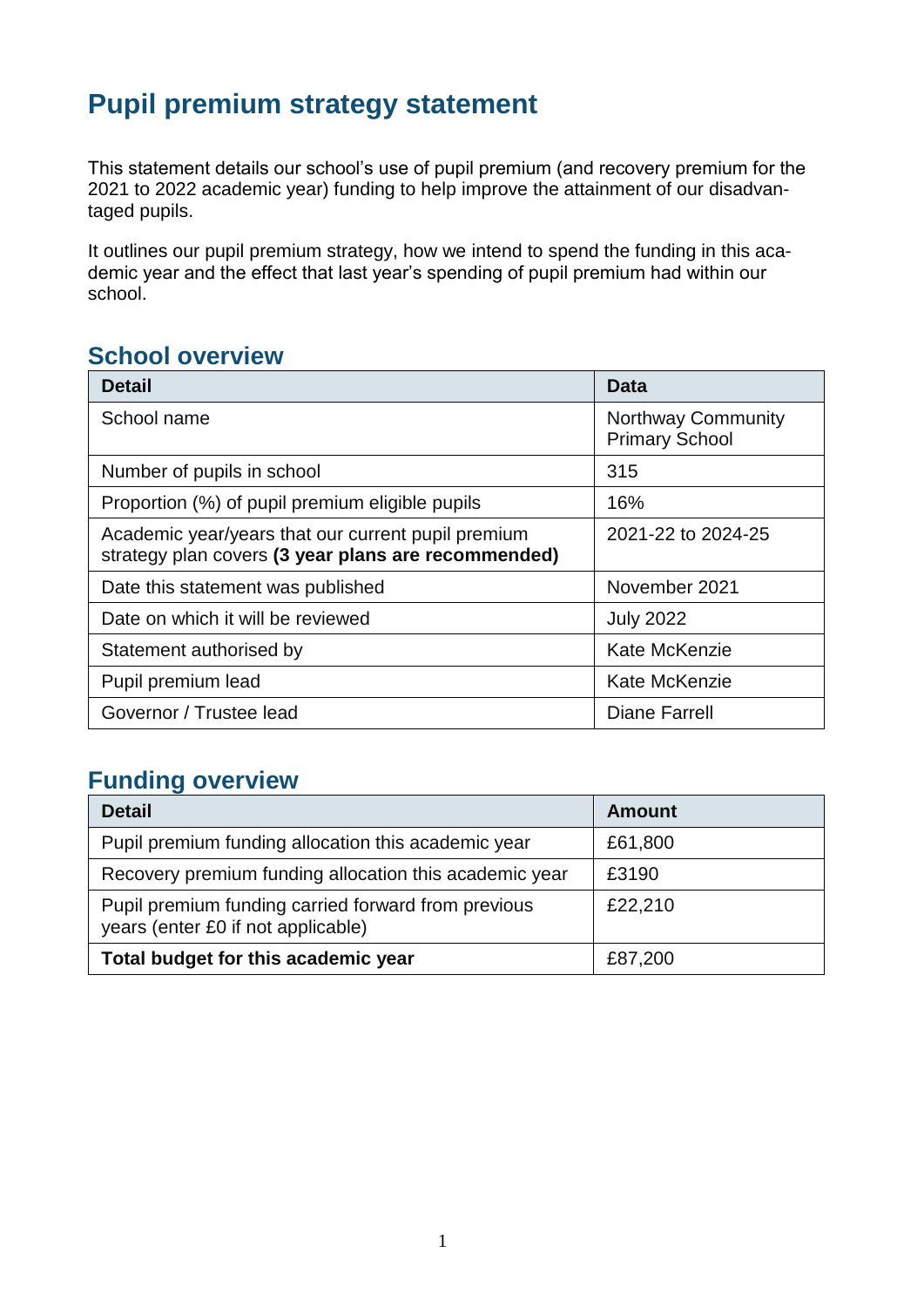# **Part A: Pupil premium strategy plan**

### **Statement of intent**

At Northway Community Primary School, our aims for all pupils is for them to achieve their full potential. We want all pupils to become independent learners who develop a love for lifelong learning and strive to achieve their best. This is irrespective of background or starting points for pupils. Our school values permeate all aspects of school life and the curriculum. We want all pupils to have a strong set of core beliefs, including resilience and perseverance, that will ensure they can face challenges and overcome barriers. All staff and governors are committed to raising standards of attainment and progress for all pupils. This is only possible when pupils feel emotionally and socially secure and stable so pupil well-being and creating a nurturing environment in which pupils can thrive are paramount at Northway.

We take a holistic approach to tackling disadvantage by focusing on:

- Pastoral and emotional support
- Establishing positive relationships
- Quality first teaching
- Enhancing pupils' life experiences
- Raising aspiration.

Quality first teaching has the greatest impact on all pupils and is the greatest tool we possess in focusing on high expectations for attainment and progress. At Northway, we focus on equality of provision for all pupils, ensuring the needs of those who are disadvantaged are addressed through whole school approaches and then targeted support. The whole school community recognises the challenges some pupils, who may be disadvantaged, can face and work together to overcome these.

At Northway, strategic planning results from an in depth knowledge of our pupils and their needs. Decisions are informed and not reactive. This ensures support and whole school improvement is in response to robust assessment analysis and evidence based research. We want all pupils to 'keep up, not to have to catch up'.

## **Challenges**

This details the key challenges to achievement that we have identified among our disadvantaged pupils.

| <b>Challenge</b><br>number | <b>Detail of challenge</b>                                                                                                                                                                                                                                      |
|----------------------------|-----------------------------------------------------------------------------------------------------------------------------------------------------------------------------------------------------------------------------------------------------------------|
|                            | Assessments, observations and feedback from staff indicate that<br>disadvantaged pupils have been affected to a greater extent by the school<br>closures. Lack of engagement in remote learning has resulted in gaps in<br>knowledge widening for those pupils. |
|                            | Assessments, observations and discussions with pupils and staff indicate that<br>disadvantaged pupils are not making the expected progress in reading.                                                                                                          |
| 3                          | Pupils' emotional and social vulnerabilities impact on their readiness to learn<br>and therefore to achieve age related expectations. For some disadvantaged<br>pupils, the lack enrichment opportunities impact on the pupils' aspirations.                    |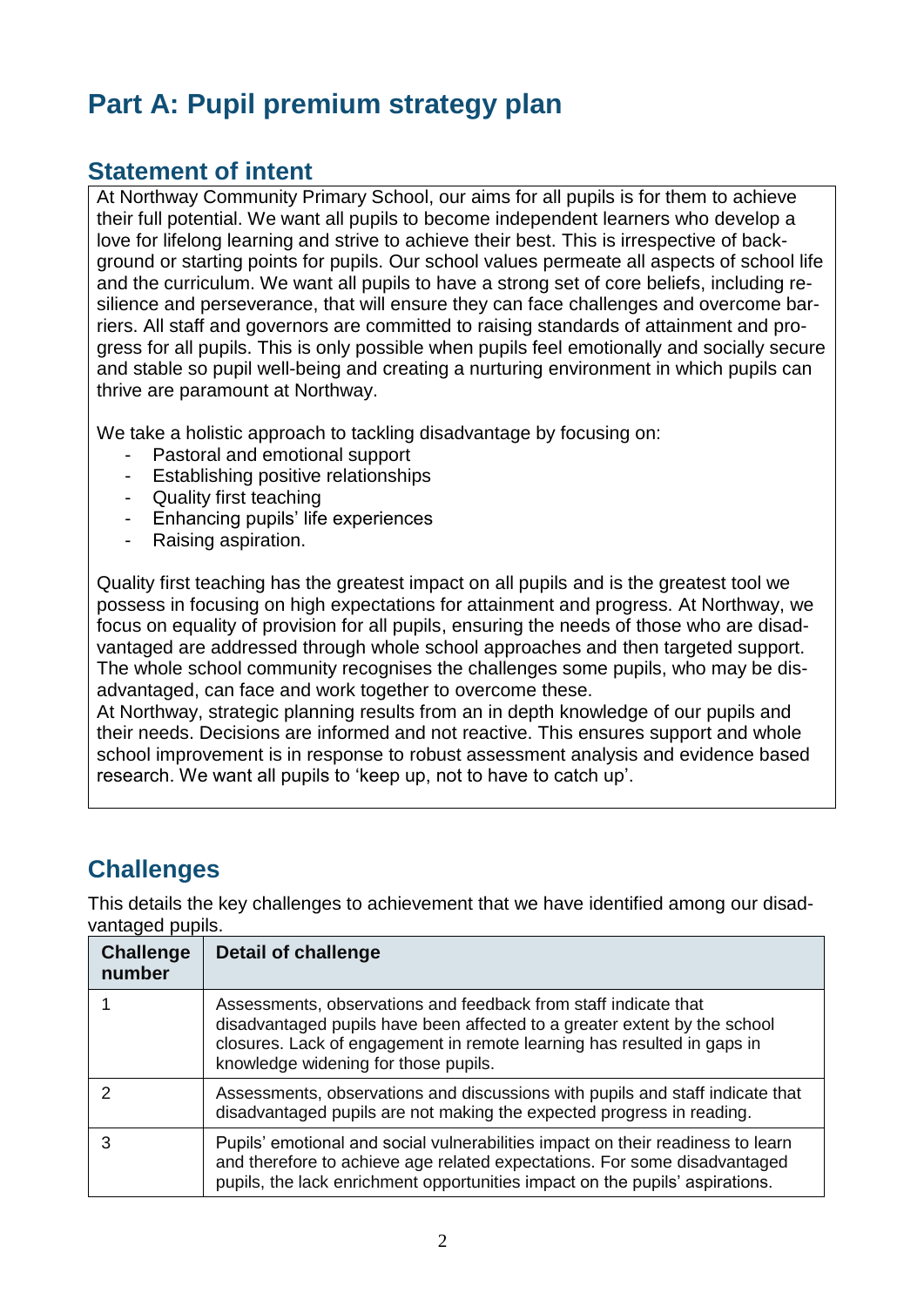| The attendance of pupils in receipt of pupil premium is below that of non-<br>disadvantaged pupils and a greater proportion are classed as persistent<br>absentees. |
|---------------------------------------------------------------------------------------------------------------------------------------------------------------------|
| Attendance data for 2020-21 indicates that attendance for disadvantaged<br>pupils was around 4% lower than for all pupils.                                          |

#### **Intended outcomes**

This explains the outcomes we are aiming for **by the end of our current strategy plan**, and how we will measure whether they have been achieved.

| Intended outcome                                                                                                                                      | <b>Success criteria</b>                                                                                                                                                                                                                                                                                            |
|-------------------------------------------------------------------------------------------------------------------------------------------------------|--------------------------------------------------------------------------------------------------------------------------------------------------------------------------------------------------------------------------------------------------------------------------------------------------------------------|
| To continue to ensure the outcomes<br>for disadvantaged pupils are at least<br>in line with those of non-<br>disadvantaged across the<br>curriculum.  | High quality teaching for all pupils will be evident<br>across the school, alongside targeted interventions,<br>to ensure pupils make expected or accelerated<br>progress from their starting points.                                                                                                              |
| To raise the attainment in reading of<br>disadvantaged pupils, through<br>ensuring high quality teaching is in<br>place for reading.                  | Achieve phonics scores in line with the national<br>average, including for those disadvantaged pupils.<br>Reading progress score for disadvantaged pupils will<br>be in line with or above the national average.<br>Disadvantaged pupils will achieve outcomes in line<br>with their peers and make good progress. |
| To enrich pupils' life experiences and<br>address their social and emotional<br>vulnerabilities to enable them to<br>access their learning potential. | Pupils will be supported based on their needs.<br>Interventions will be in place to address social and<br>emotional needs. Pupils' lives will be enhanced<br>through cultural capital with planned enrichment<br>opportunities to support pupils' educational,<br>emotional and social development.                |
| To improve the attendance rates of<br>disadvantaged pupils and those<br>classed as persistent absentees.                                              | Attendance target for disadvantaged pupils to be<br>above 95%.<br>Close the gap between the attendance of pupils in<br>receipt of pupil premium and the whole school<br>percentage.<br>Persistent absenteeism to be in line with national<br>average.                                                              |

#### **Activity in this academic year**

This details how we intend to spend our pupil premium (and recovery premium funding) **this academic year** to address the challenges listed above.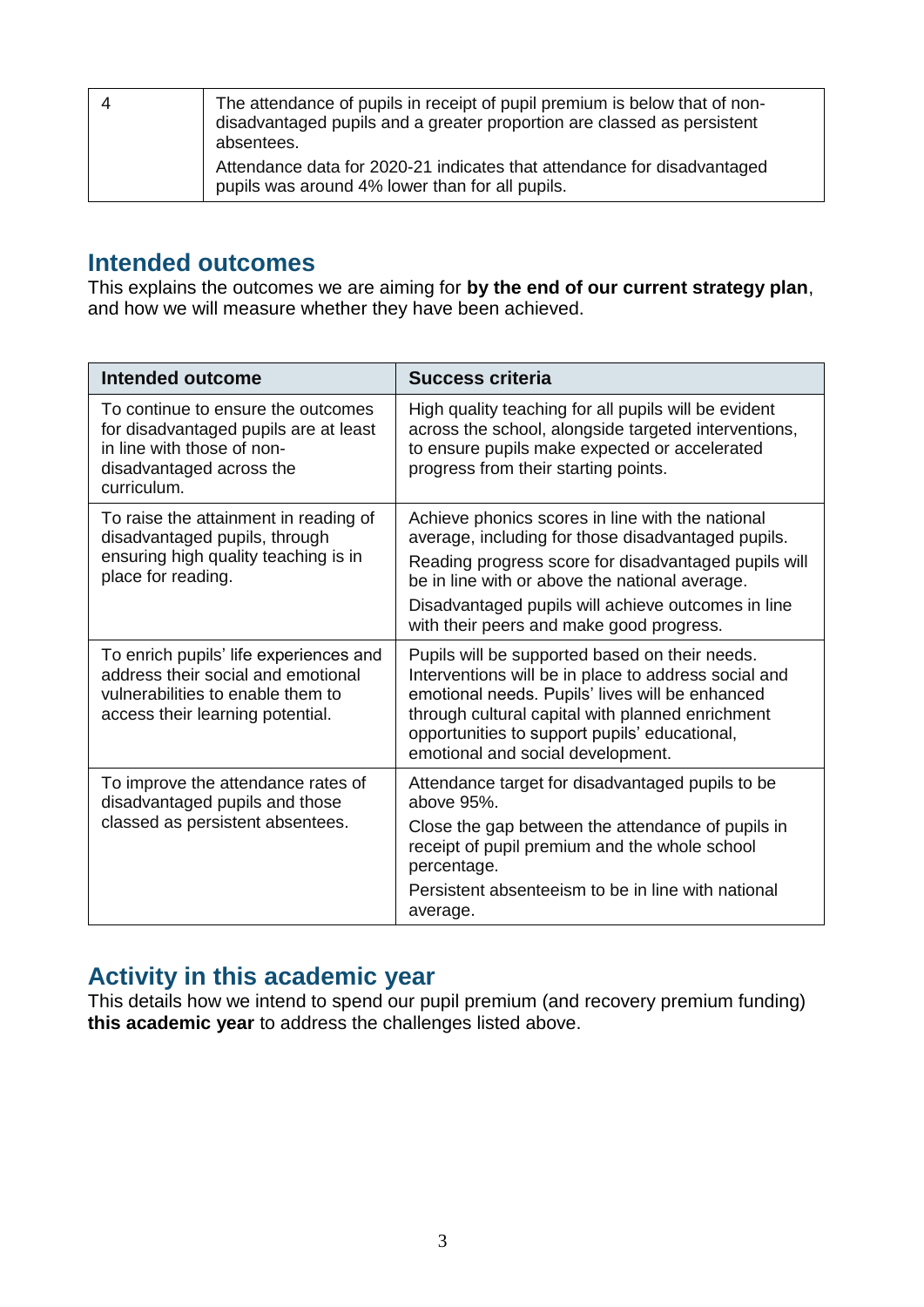#### **Teaching (for example, CPD, recruitment and retention)**

Budgeted cost: £6685

| <b>Activity</b>                                                                                                                                                                                           | Evidence that supports this approach                                                                                                                                                                                                                                                                                                                                                                                                                                                                            | <b>Challenge</b><br>number(s)<br>addressed |
|-----------------------------------------------------------------------------------------------------------------------------------------------------------------------------------------------------------|-----------------------------------------------------------------------------------------------------------------------------------------------------------------------------------------------------------------------------------------------------------------------------------------------------------------------------------------------------------------------------------------------------------------------------------------------------------------------------------------------------------------|--------------------------------------------|
| Enhancing the<br>teaching of reading<br>through a focus on<br>fluency and targeted<br>teaching                                                                                                            | Herts for Learning KS1 and KS2 Reading Fluency Pro-<br>jects incorporate the strategies of modelled expressive<br>reading, echo reading, repeated re-reading, skilled<br>questioning, challenging text selection and modelling<br>comprehension skills, to improve the number of pupils<br>achieving the expected standard in reading at the end<br>of key stages.<br>https://www.hertsforlearning.co.uk/teaching-and-learn-<br>ing/research-projects/english-research-projects/ks2-<br>reading-fluency-project | 1 and $2$                                  |
| Purchase a DfE<br>Validated<br>Systematic<br><b>Synthetic Phonics</b><br>programme to<br>improve reading<br>outcomes for all<br>pupils<br>Train all staff to<br>ensure consistency<br>in phonics teaching | EEF Guidance on Improving Literacy in Key Stage<br>One<br>https://educationendowmentfoundation.<br>org.uk/education-evidence/guidance-reports/literacy-<br>ks-1#nav-download-the-guidance-report-and-poster                                                                                                                                                                                                                                                                                                     | 1 and $2$                                  |
| Commitment to the<br>continued<br>professional<br>development of<br>teaching assistants                                                                                                                   | Investing in professional development for teaching<br>assistants to deliver structured interventions can be a<br>cost effective approach to improving learner<br>outcomes.<br>https://educationendowmentfoundation.<br>org.uk/education-evidence/teaching-learning-<br>toolkit/teaching-assistant-interventions                                                                                                                                                                                                 | 1 and $2$                                  |
| Provide pupils with<br>effective feedback to<br>improve their<br>learning and<br>outcomes for all                                                                                                         | EEF Guidance on Teacher Feedback to Improve Pupil<br>Learning-<br>https://educationendowmentfoundation<br>.org.uk/education-evidence/guidance-<br>reports/feedback#nav-download-the-guidance-report-<br>and-poster<br><b>EEF</b>                                                                                                                                                                                                                                                                                | 1, 2 and 3                                 |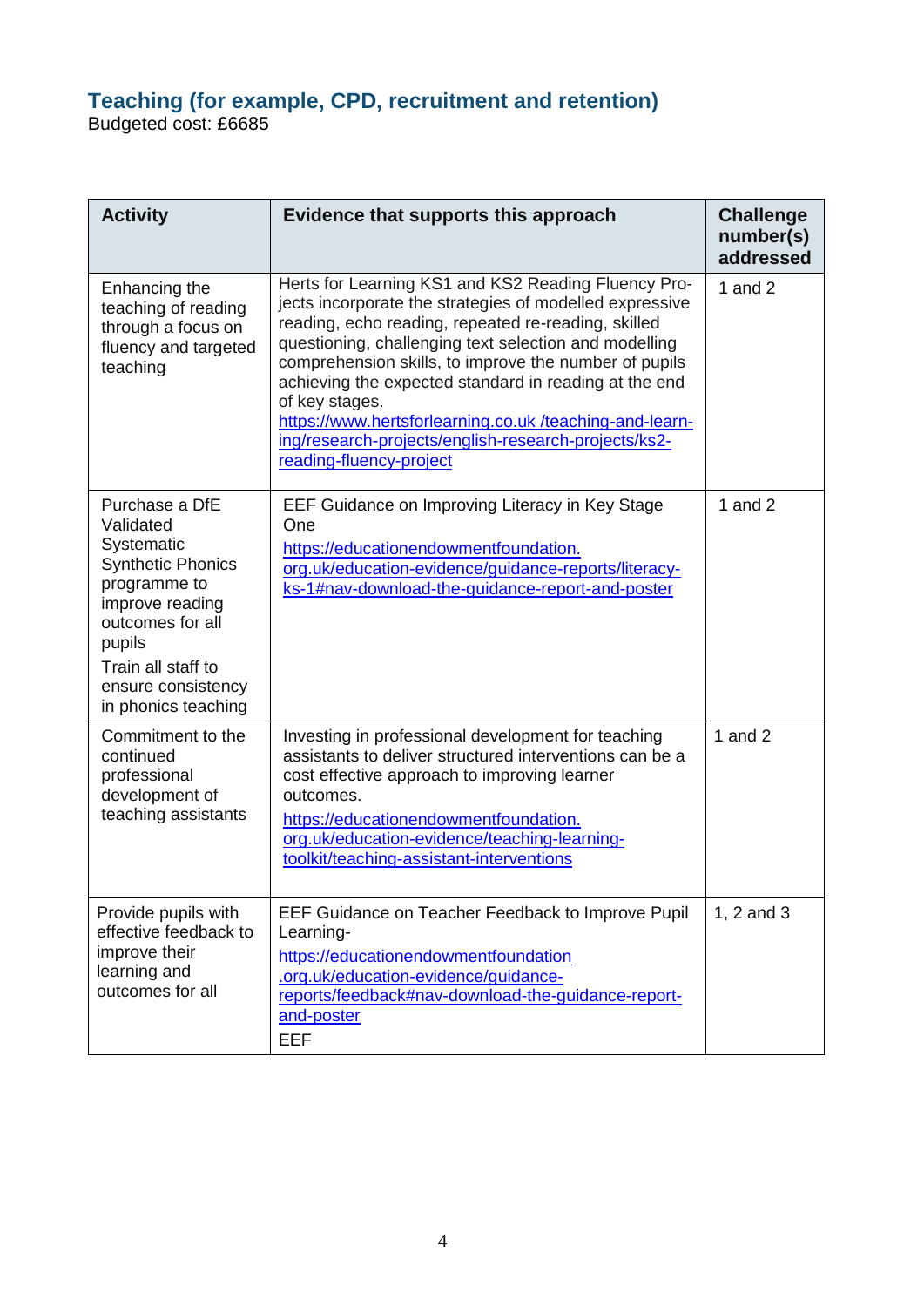#### **Targeted academic support (for example, tutoring, one-to-one support structured interventions)**

Budgeted cost: £52,155

| <b>Activity</b>                                                                                                                                                                                                                          | Evidence that supports this approach                                                                                                                                                                                                                                                                                                                                                            | <b>Challenge</b><br>number(s)<br>addressed |
|------------------------------------------------------------------------------------------------------------------------------------------------------------------------------------------------------------------------------------------|-------------------------------------------------------------------------------------------------------------------------------------------------------------------------------------------------------------------------------------------------------------------------------------------------------------------------------------------------------------------------------------------------|--------------------------------------------|
| Establish small targeted<br>groups to provide<br>intensive support for<br>pupils with gaps in<br>knowledge or at risk of<br>falling behind/not<br>making progress.                                                                       | Small group tuition has an impact of an additional<br>four months's progress over the course of a year.<br>Small group tuition is most likely to be effective if it<br>is targeted at pupils' specific needs.<br>https://educationendowmentfoundation.<br>org.uk/education-evidence/teaching-learning-<br>toolkit/small-group-tuition                                                           | 1                                          |
| Pre- and post teaching<br>interventions to support<br>pupils consolidate<br>learning.                                                                                                                                                    | Additional intervention, where appropriate, should<br>be supplementary to high quality teaching. It<br>should be structured, evidence informed and time<br>limited.<br>'Maximising the Impact of the Pupil Premium: A<br><b>Guide for East Sussex Primary Schools'</b>                                                                                                                          | 1 and $2$                                  |
| Targeted deployment of<br>teaching assistants to<br>support key children<br>and year groups.<br>Teaching assistants<br>deliver carefully<br>planned and specific<br>learning interventions<br>based on pupils's<br>needs in all classes. | The average impact of the deployment of teaching<br>assistants is around three to four months'<br>progress over the course of the year. A strategic<br>plan to the deployment of teaching assistants is<br>crucial to maximise the impact of this support.<br>https://educationendowmentfoundation.<br>org.uk/education-evidence/teaching-learning-<br>toolkit/teaching-assistant-interventions | 1, 2 and 3                                 |

## **Wider strategies (for example, related to attendance, behaviour, wellbeing)**

Budgeted cost: £28,360

| <b>Activity</b>                                                                         | Evidence that supports this approach                                                                                                                                                                                                                                                                                                                                                                                                                                                                                     | <b>Challenge</b><br>number(s)<br>addressed |
|-----------------------------------------------------------------------------------------|--------------------------------------------------------------------------------------------------------------------------------------------------------------------------------------------------------------------------------------------------------------------------------------------------------------------------------------------------------------------------------------------------------------------------------------------------------------------------------------------------------------------------|--------------------------------------------|
| Play Therapy- identify<br>key pupils for emotional<br>well-being and nurture<br>support | 'Social and emotional skills' are essential for chil-<br>dren's development— they support effective learn-<br>ing and are linked to positive outcomes in later life.<br>With the right support, children learn to articulate<br>and manage their emotions, deal with conflict, solve<br>problems, understand things from another person's<br>perspective, and communicate in appropriate ways.<br>https://educationendowmentfoundation.<br>org.uk/support-for-schools/school-improvement-<br>planning/3-wider-strategies | 3 and 4                                    |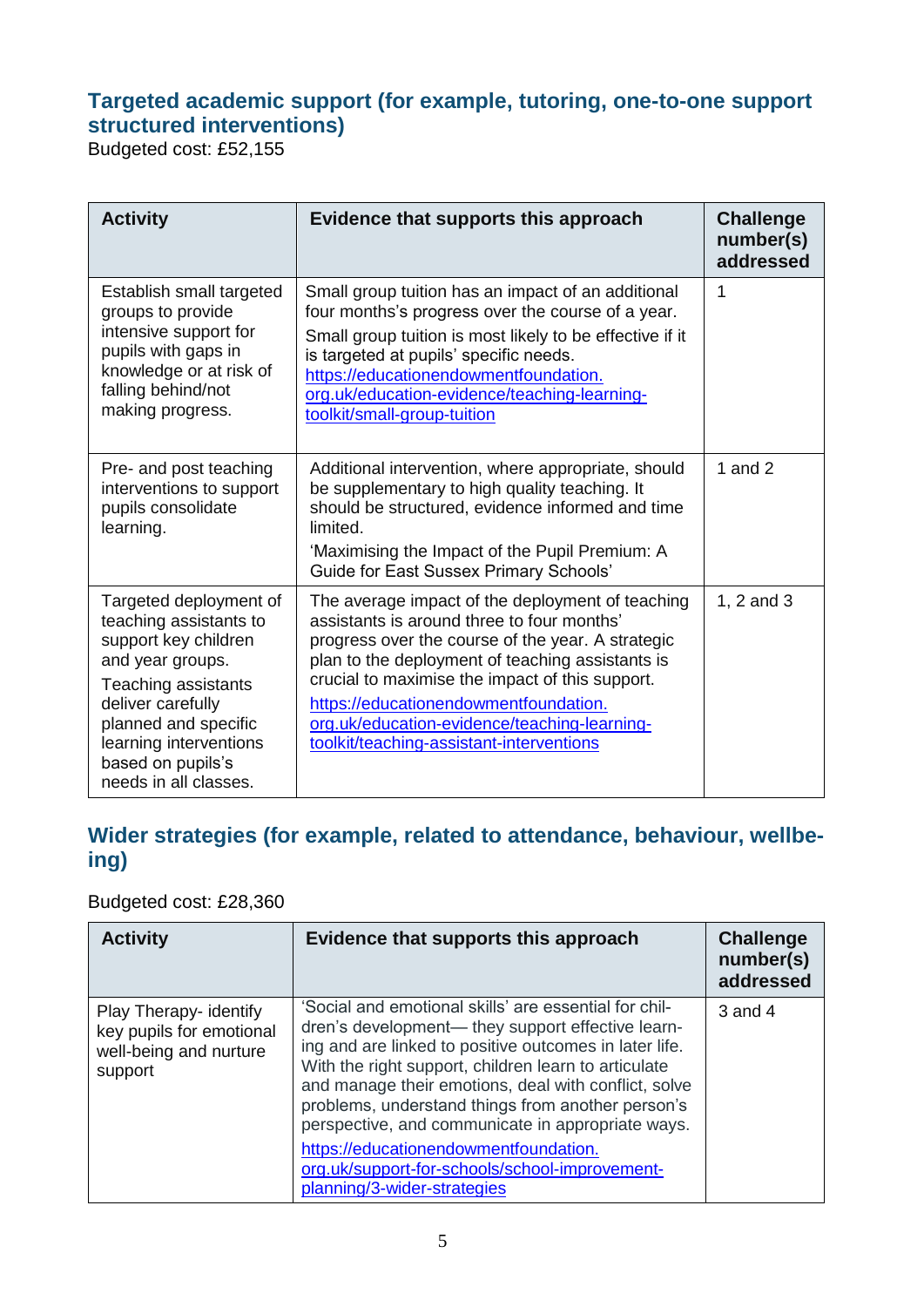| SLT and mental health<br>leads to lead a whole<br>school approach to<br>support pupil and staff<br>well-being                                                                                                                                                                             | 'There is extensive evidence associating childhood<br>social and emotional skills with improved outcomes<br>at school and in later life, in relation to physical and<br>mental health, school readiness and academic<br>achievement, crime, employment and income.'<br>https://educationendowmentfoundation.<br>org.uk/education-evidence/guidance-<br>reports/primary-sel#nav-download-the-guidance-<br>report-and-poster<br>Staff well-being is prioritised as disadvantaged<br>pupils are disproportionately impacted by high staff<br>absence/turnover.<br>'Tackling Educational Disadvantage: A Toolkit for<br><b>Essex Schools'</b> | 3 and 4 |
|-------------------------------------------------------------------------------------------------------------------------------------------------------------------------------------------------------------------------------------------------------------------------------------------|-------------------------------------------------------------------------------------------------------------------------------------------------------------------------------------------------------------------------------------------------------------------------------------------------------------------------------------------------------------------------------------------------------------------------------------------------------------------------------------------------------------------------------------------------------------------------------------------------------------------------------------------|---------|
| High quality social and<br>emotional learning<br>embedded in school<br>ethos, the curriculum<br>and explicitly taught in<br>PSHE lessons.<br>Teaching assistants<br>deliver carefully<br>planned and specific<br>social and emotional<br>interventions based on<br>pupils's needs.        | Evidence from the EEF's Teaching and Learning<br>Toolkit suggests that effective SEL can lead to<br>learning gains of +4 months over the course of<br>a year.<br>https://educationendowmentfoundation.<br>org.uk/education-evidence/guidance-<br>reports/primary-sel                                                                                                                                                                                                                                                                                                                                                                      | 3 and 4 |
| Cultural capital is<br>explicitly planned to<br>enrich pupils' learning<br>experiences and lives<br>Disadvantaged pupils<br>are targeted to access<br>extra-curricular<br>activities<br>Pupils are given roles<br>and responsibilities to<br>feel valued in the whole<br>school community | The learning and teaching environments respond<br>and meet the needs of disadvantaged children, eg<br>building cultural capital.<br>Disadvantaged pupils are given responsibilities<br>and play a prominent role in wider school life.<br>'Tackling Educational Disadvantage: A Toolkit for<br>Essex Schools'                                                                                                                                                                                                                                                                                                                             | 3 and 4 |
| Clear attendance policy<br>in place which is<br>consistently applied<br>Rewards for high<br>attendance<br>Attendance monitoring<br>and meetings when<br>required<br>Increased family<br>communication for<br>those pupils identified<br>with attendance<br>concerns                       | DfE's Improving School Attendance guidance                                                                                                                                                                                                                                                                                                                                                                                                                                                                                                                                                                                                | 4       |